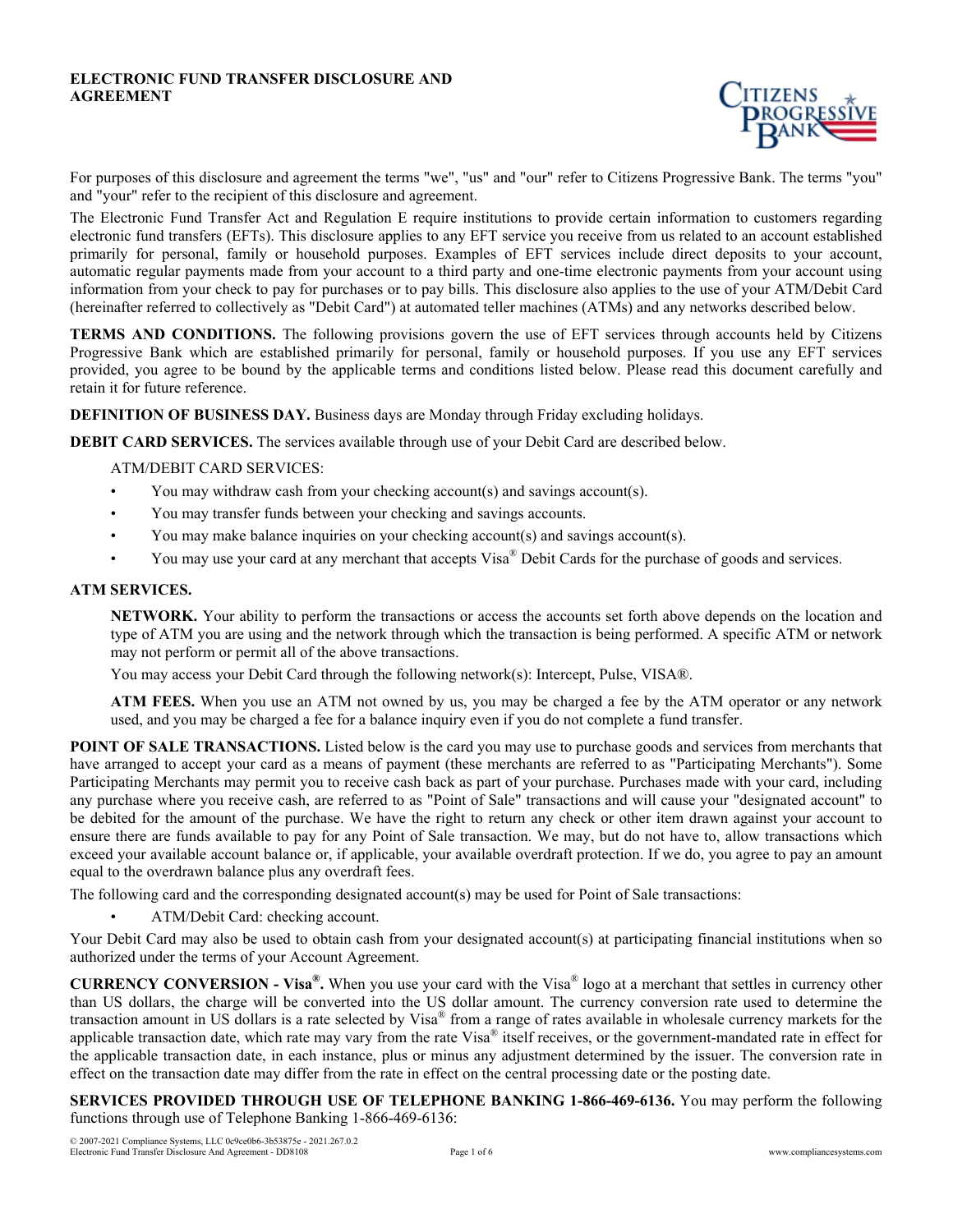- You may initiate transfers of funds between your checking and savings accounts.
- You may make balance inquiries on your checking account(s) and savings account(s).
- You may make payments on consumer loans and home mortgage loans that you have with us.

# **PREAUTHORIZED TRANSFER SERVICES.**

- You may arrange for the preauthorized automatic deposit of funds to your checking account(s) and savings account(s).
- You may arrange for the preauthorized automatic payments or other transfers from your checking account(s) and savings account(s).

**SERVICES PROVIDED THROUGH USE OF ONLINE BANKING.** Citizens Progressive Bank offers its customers use of our Online Banking service.

You may access your account(s) by computer by cpbonline.com and using your Access ID and Password to get account information, transfer funds between accounts, make loan payments, pay bills online and initiate Person-to-Person (P2P) transfers.

#### Mobile Banking Transfers

You may access your account(s) by web-enabled cell phone by connecting to the Citizens Progressive Bank's Mobile App and using your internet login to get account information, transfer funds between accounts, make loan payments, initiate mobile deposits, bill payments and send Person- to- Person (P2P) transfers.

You may not exceed more than **\$500.00** in Person-to Person (P2P) Pay Someone transfers per 24 hour period. There will be a **.50** fee per transaction.

You may be charged access fees by your cell phone provider based on your individual plan. Web access is needed to use this service. Check with your cell phone provider for details on specific fees and charges.

**ELECTRONIC CHECK CONVERSION.** You may authorize a merchant or other payee to make a one-time electronic payment from your checking account using information from your check to pay for purchases or to pay bills.

# **LIMITATIONS ON TRANSACTIONS**

#### **TRANSACTION LIMITATIONS - ATM/DEBIT CARD.**

**CASH WITHDRAWAL LIMITATIONS.** You may withdraw up to \$1,000.00 through use of ATMs in any one day.

There is a daily limit for all ATM withdrawal transactions. For security reasons, specific dollar limits are disclosed at the time the Debit Card is issued. Citizens Progressive Bank reserves the right to change dollar amount limits at any time upon prior notification.

**POINT OF SALE LIMITATIONS.** You may buy up to \$5,000.00 worth of goods or services in any one day through use of our Point of Sale service.

# **OTHER LIMITATIONS.**

- The terms of your account(s) may limit the number of withdrawals you may make each month. Restrictions disclosed at the time you opened your account(s), or sent to you subsequently will also apply to your electronic withdrawals and electronic payments unless specified otherwise.
- We reserve the right to impose limitations for security purposes at any time.

# **NOTICE OF RIGHTS AND RESPONSIBILITIES**

The use of any electronic fund transfer services described in this document creates certain rights and responsibilities regarding these services as described below.

## **RIGHT TO RECEIVE DOCUMENTATION OF YOUR TRANSFERS.**

**TRANSACTION RECEIPTS.** Depending on the location of an ATM, you may not be given the option to receive a receipt if your transaction is \$15.00 or less. Upon completing a transaction of more than \$15.00, you will receive a printed receipt documenting the transaction (unless you choose not to get a paper receipt). These receipts (or the transaction number given in place of the paper receipt) should be retained to verify that a transaction was performed. A receipt will be provided for any transaction of more than \$15.00 made with your Debit Card at a Participating Merchant. If the transaction is \$15.00 or less, the Participating Merchant is not required to provide a receipt.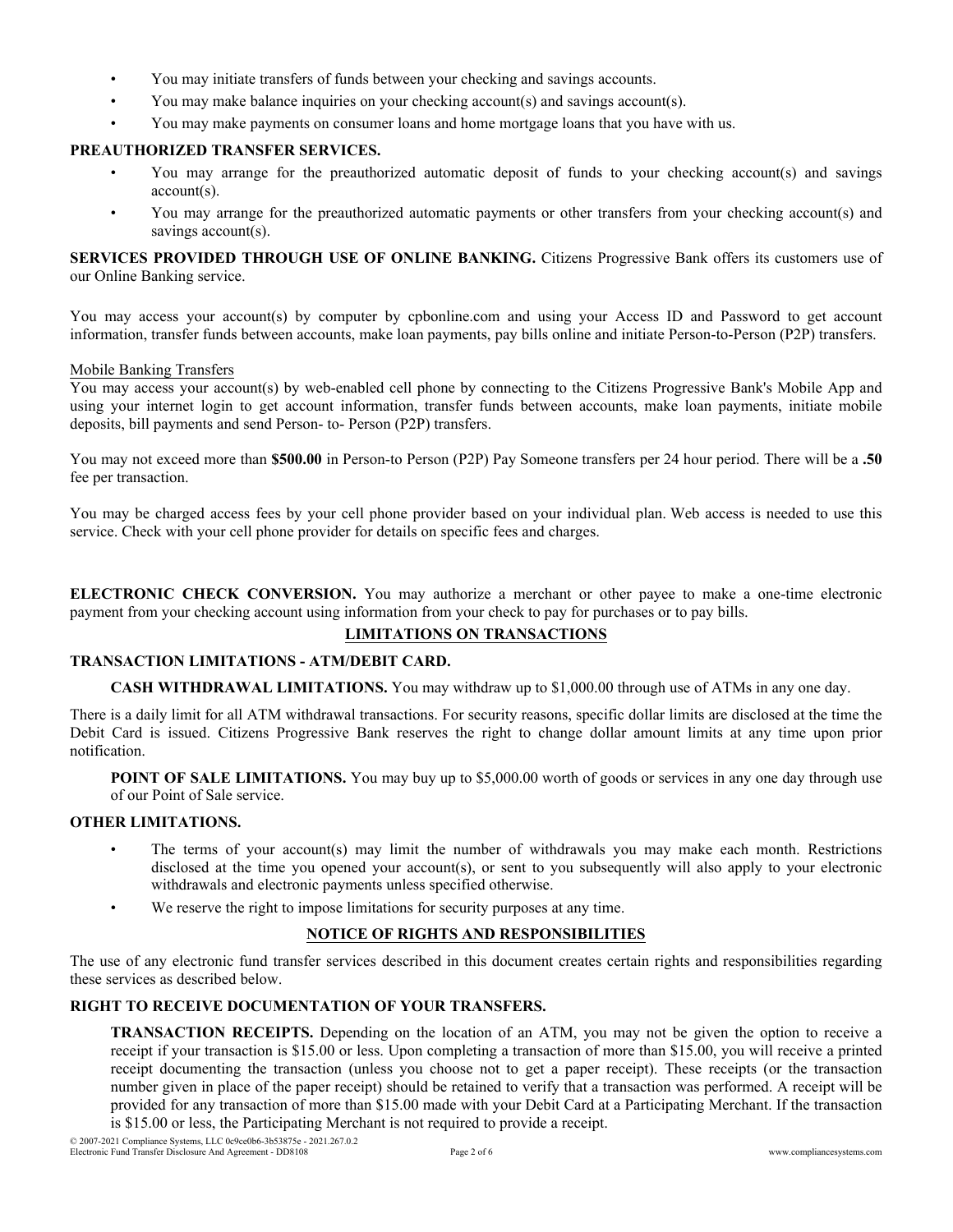**PERIODIC STATEMENTS.** If your account is subject to receiving a monthly statement, all EFT transactions will be reported on it. If your account is subject to receiving a statement less frequently than monthly, then you will continue to receive your statement on that cycle, unless there are EFT transactions, in which case you will receive a monthly statement. In any case you will receive your statement at least quarterly.

**PREAUTHORIZED DEPOSITS.** If you have arranged to have direct deposits made to your account at least once every 60 days from the same person or company:

- we will let you know if the deposit is made.
- you can call us at (318)649-6136 to find out whether or not the deposit has been made.

**USING YOUR CARD AND PERSONAL IDENTIFICATION NUMBER ("PIN").** In order to assist us in maintaining the security of your account and the terminals, the Debit Card remains our property and may be revoked or canceled at any time without giving you prior notice. You agree not to use your Debit Card for a transaction that would cause your account balance to go below zero, or to access an account that is no longer available or lacks sufficient funds to complete the transaction, including any available line of credit. We will not be required to complete any such transaction, but if we do, we may, at our sole discretion, charge or credit the transaction to another account; you agree to pay us the amount of the improper withdrawal or transfer upon request.

Certain transactions involving your Debit Card require use of your PIN. Your PIN is used to identify you as an authorized user. Because the PIN is used for identification purposes, you agree to notify Citizens Progressive Bank immediately if your Debit Card is lost or if the secrecy of your PIN is compromised. You also agree not to reveal your PIN to any person not authorized by you to use your Debit Card or to write your PIN on your Debit Card or on any other item kept with your Debit Card. We have the right to refuse a transaction on your account when your Debit Card or PIN has been reported lost or stolen or when we reasonably believe there is unusual activity on your account.

The security of your account depends upon your maintaining possession of your Debit Card and the secrecy of your PIN. You may change your PIN if you feel that the secrecy of your PIN has been compromised. You may change your PIN by contacting the bank by telephone or in person.

# **RIGHTS REGARDING PREAUTHORIZED TRANSFERS.**

**RIGHTS AND PROCEDURES TO STOP PAYMENTS.** If you have instructed us to make regular preauthorized transfers out of your account, you may stop any of the payments. To stop a payment,

call us at: (318)649-6136

or

write to: P.O. Box 1689, Columbia, Louisiana 71418

We must receive your call or written request at least three (3) business days prior to the scheduled payment. If you call, please have the following information ready: your account number, the date the transfer is to take place, to whom the transfer is being made and the amount of the scheduled transfer. If you call, we will require you to put your request in writing and deliver it to us within fourteen (14) days after you call.

**NOTICE OF VARYING AMOUNTS.** If you have arranged for automatic periodic payments to be deducted from your checking or savings account and these payments vary in amount, you will be notified by the person or company ten (10) days before each payment, when it will be made and how much it will be. You may choose instead to get this notice only when the payment would differ by more than a certain amount from the previous payment, or when the amount would fall outside certain limits that you set.

**OUR LIABILITY FOR FAILURE TO STOP PREAUTHORIZED TRANSFER PAYMENTS.** If you order us to stop one of the payments and have provided us with the information we need at least three (3) business days prior to the scheduled transfer, and we do not stop the transfer, we will be liable for your losses or damages.

**YOUR RESPONSIBILITY TO NOTIFY US OF LOSS OR THEFT.** If you believe your Debit Card or PIN or internet banking access code has been lost or stolen,

call us at: (318)649-6136 (Business days are: Monday through Friday, excluding Federal and State Holidays) or

write to:

P O Box 1689, Columbia, Louisiana 71418

To report lost or stolen debit cards after hours, call 1-800-500-1044

You should also call the number or write to the address listed above if you believe a transfer has been made using the information from your check without your permission.

**CONSUMER LIABILITY.** Tell us AT ONCE if you believe your Debit Card or PIN or internet banking access code has been lost or stolen or if you believe that an electronic fund transfer has been made without your permission using information from © 2007-2021 Compliance Systems, LLC 0c9ce0b6-3b53875e - 2021.267.0.2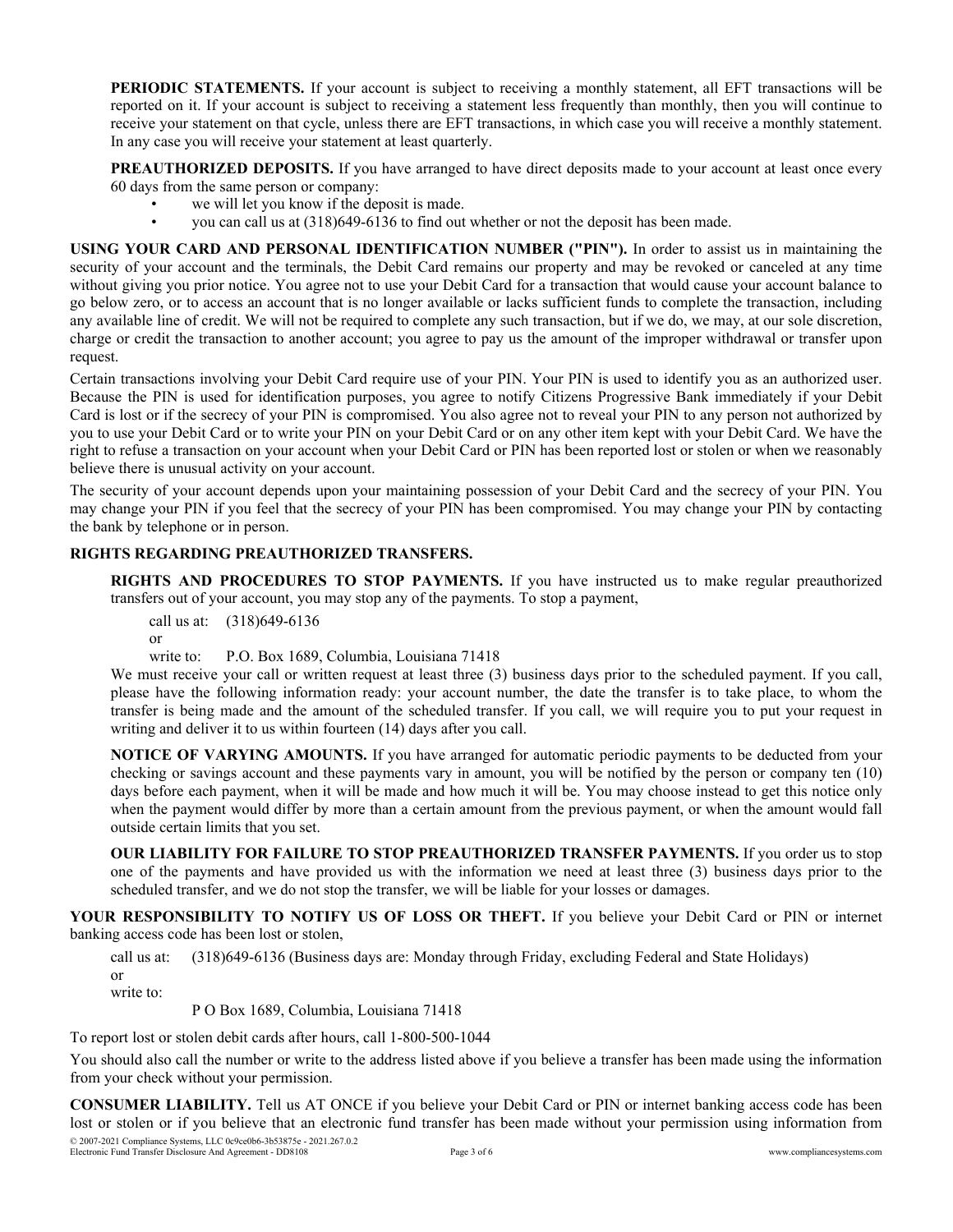your check. Telephoning is the best way of keeping your possible losses down. You could lose all the money in your account (plus your maximum overdraft line of credit, if applicable). If you tell us within two (2) business days after you learn of the loss or theft of your Debit Card or PIN or internet banking access code you can lose no more than fifty dollars (\$50) if someone used your Debit Card or PIN or internet banking access code without your permission. If you do NOT tell us within two (2) business days after you learn of the loss or theft of your Debit Card or PIN or internet banking access code and we can prove we could have stopped someone from using your Debit Card or PIN or internet banking access code without your permission if you had given us notice, you can lose as much as five hundred dollars (\$500).

Also, if your statement shows transfers you did not make, including those made by card, code, or other means, tell us at once. If you do not tell us within sixty (60) days after the statement was transmitted to you, you may not receive back any money you lost after the sixty (60) days, and therefore, you may not get back any money in your account, if we can prove that we could have stopped someone from taking the money had you given us notice in time. If a good reason (such as a long trip or hospital stay) keeps you from giving the notice, we will extend the time periods.

**CONSUMER LIABILITY FOR UNAUTHORIZED TRANSACTIONS INVOLVING ATM/DEBIT CARD.** The limitations on your liability for unauthorized transactions described above generally apply to all electronic fund transfers. However, different limitations apply to certain transactions involving your card with the Visa® logo. These limits apply to unauthorized transactions processed on the Visa® or Plus Network.

If you notify us about an unauthorized transaction involving your card with the Visa® logo and the unauthorized transaction took place on the Visa® or Plus Network, zero liability will be imposed on you for the unauthorized transaction. We may increase the limit of your liability for such unauthorized transactions to the amounts described under "Consumer Liability" above if we reasonably determine, based on substantial evidence, that you were negligent or fraudulent in the handling of your account or your card with the Visa® logo, you were proven to have participated in the transaction, or both. The zero liability provisions do not apply to PIN-based debit transactions not processed by the Visa® or Plus Network, including ATM transactions outside of the United States.

Your liability for unauthorized transactions with your card with the Visa® logo that involve PIN-based debit transactions not processed by the Visa® or Plus Network, including ATM transactions, are described under "Consumer Liability" above.

**ILLEGAL USE OF ATM/DEBIT CARD.** You agree not to use your ATM/Debit Card for any illegal transactions, including internet gambling and similar activities.

**IN CASE OF ERRORS OR QUESTIONS ABOUT YOUR TRANSACTIONS**. In case of errors or questions about your electronic fund transfers,

call us at: 318-649-6136 (Business days are: Monday through Friday, excluding Federal and State Holidays) or write to: P O Box 1689, Columbia, Louisiana 71418

email us at: info@cpbonline.com

Notification should be made as soon as possible if you think your statement or receipt is wrong or if you need more information about a transaction listed on the statement or receipt. You must contact Citizens Progressive Bank no later than 60 days after we sent you the first statement on which the problem or error appears. You must be prepared to provide the following information:

- Your name and account number.
- A description of the error or transaction you are unsure about along with an explanation as to why you believe it is an error or why you need more information.
- The dollar amount of the suspected error.

If you provide oral notice, you will be required to send in your complaint or question in writing within ten (10) business days.

We will determine whether an error occurred within ten (10) business days (twenty (20) business days for new accounts) after we hear from you and will correct any error promptly. If we need more time, however, we may take up to forty-five (45) days (ninety (90) days for new accounts and foreign initiated or Point of Sale transfers) to investigate your complaint or question. If we decide to do this, we will credit your account within ten (10) business days (twenty (20) business days for new accounts) for the amount which you think is in error, so that you will have the use of the money during the time it takes to complete our investigation. If we ask you to put your complaint or question in writing and we do not receive it within ten (10) business days, we may not credit your account. The extended time periods for new accounts apply to all electronic fund transfers that occur within the first thirty (30) days after the first deposit to the account is made, including those for foreign initiated or Point of Sale transactions. Visa's<sup>®</sup> cardholder protection policy requires that we provide provisional credit for losses from unauthorized Visa® Debit Card use within five (5) business days of notification of the loss, unless we determine that additional investigation is warranted and allowed by applicable laws or regulations.

We will tell you the results within three (3) business days after completing our investigation. If we decide that there was no error, we will send you a written explanation.

or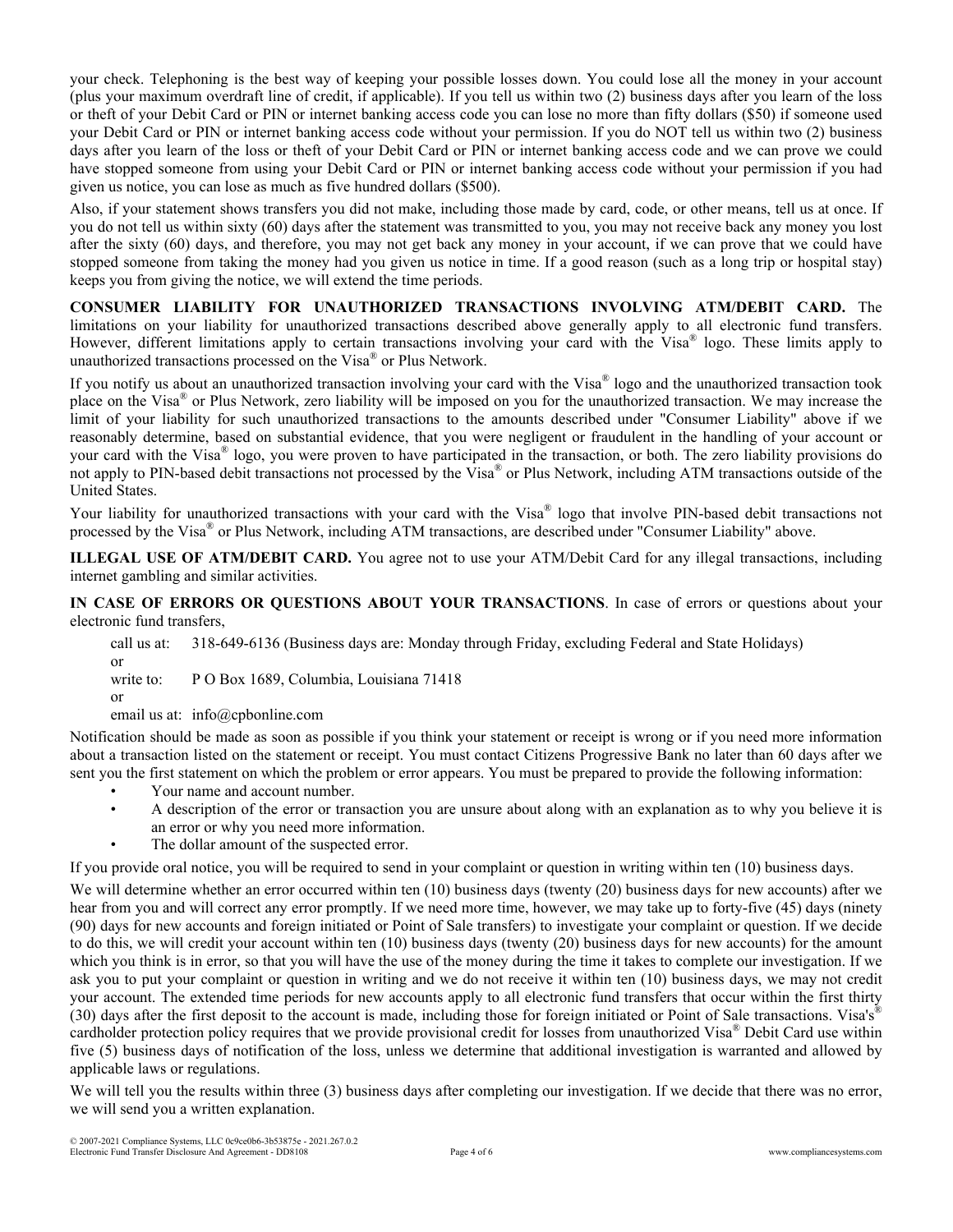You may ask for copies of the documents that we used in our investigation.

**LIABILITY FOR FAILURE TO COMPLETE TRANSACTION.** If we do not complete a transfer to or from your account on time or in the correct amount according to our agreement with you, we will be liable for your losses or damages as provided by law. However, there are some exceptions. We will NOT be liable, for instance:

- If through no fault of ours, you do not have enough money in your account to make the transfer.
- If the transfer would result in your exceeding the credit limit on your line of credit, if you have one.
- If the electronic terminal was not working properly and you knew about the breakdown before you started the transfer.
- If circumstances beyond our control (such as fire or flood, computer or machine breakdown, or failure or interruption of communications facilities) prevent the transfer, despite reasonable precautions we have taken.
- If we have terminated our Agreement with you.
- When your Debit Card has been reported lost or stolen or we have reason to believe that something is wrong with a transaction.
- If we receive inaccurate or incomplete information needed to complete a transaction.
- In the case of preauthorized transfers, we will not be liable where there is a breakdown of the system which would normally handle the transfer.
- If the funds in the account are subject to legal action preventing a transfer to or from your account.
- If the electronic terminal does not have enough cash to complete the transaction.

There may be other exceptions provided by applicable law.

**CHARGES FOR TRANSFERS OR THE RIGHT TO MAKE TRANSFERS.** The following fees and charges may be imposed on your checking account:

Stop Payment Fee (per Item) \$20.00

| a construction of the construction of the construction of the construction of the construction of the construction of the construction of the construction of the construction of the construction of the construction of the |                                            |        |
|-------------------------------------------------------------------------------------------------------------------------------------------------------------------------------------------------------------------------------|--------------------------------------------|--------|
|                                                                                                                                                                                                                               | ATM/VISA Debit Card Holder Fee (Per Month) | \$1.00 |

**DISCLOSURE OF ACCOUNT INFORMATION.** You agree that merchant authorization messages transmitted in connection with Point of Sale transactions are permissible disclosures of account information, and you further agree to release Citizens Progressive Bank and hold it harmless from any liability arising out of the transmission of these messages.

We will disclose information to third parties about your account or electronic fund transfers made to your account:

- 1. Where necessary to complete a transfer or to investigate and resolve errors involving the transfer(s); or
- 2. In order to verify the existence and condition of your account for a third party such as a credit bureau or merchant; or
- 3. In order to comply with government agency or court orders; or
- 4. If you give us your permission in a record or writing.

**AMENDING OR TERMINATING THE AGREEMENT.** We may change this agreement from time to time. You will be notified at least 21 days before a change will take effect if it will cause you an increase in costs or liability or it will limit your ability to make electronic fund transfers. No notice will be given if the change is necessary for security reasons. We also have the right to terminate this agreement at any time.

**SAFETY PRECAUTIONS FOR ATM TERMINAL USAGE.** Please keep in mind the following basic safety tips whenever you use an ATM:

- Have your Debit Card ready to use when you reach the ATM. Have all of your forms ready before you get to the machine. Keep some extra forms (envelopes) at home for this purpose.
- If you are new to ATM usage, use machines close to or inside a financial institution until you become comfortable and can conduct your usage quickly.
- If using an ATM in an isolated area, take someone else with you if possible. Have them watch from the car as you conduct your transaction.
- Do not use ATMs at night unless the area and machine are well-lighted. If the lights are out, go to a different location.
- If someone else is using the machine you want to use, stand back or stay in your car until the machine is free. Watch out for suspicious people lurking around ATMs, especially during the times that few people are around.
- When using the machine, stand so you block anyone else's view from behind.
- If anything suspicious occurs when you are using a machine, cancel what you are doing and leave immediately. If going to your car, lock your doors.
- Do not stand at the ATM counting cash. Check that you received the right amount later in a secure place, and reconcile it to your receipt then.
- Keep your receipts and verify transactions on your account statement. Report errors immediately. Do not leave receipts at an ATM location.